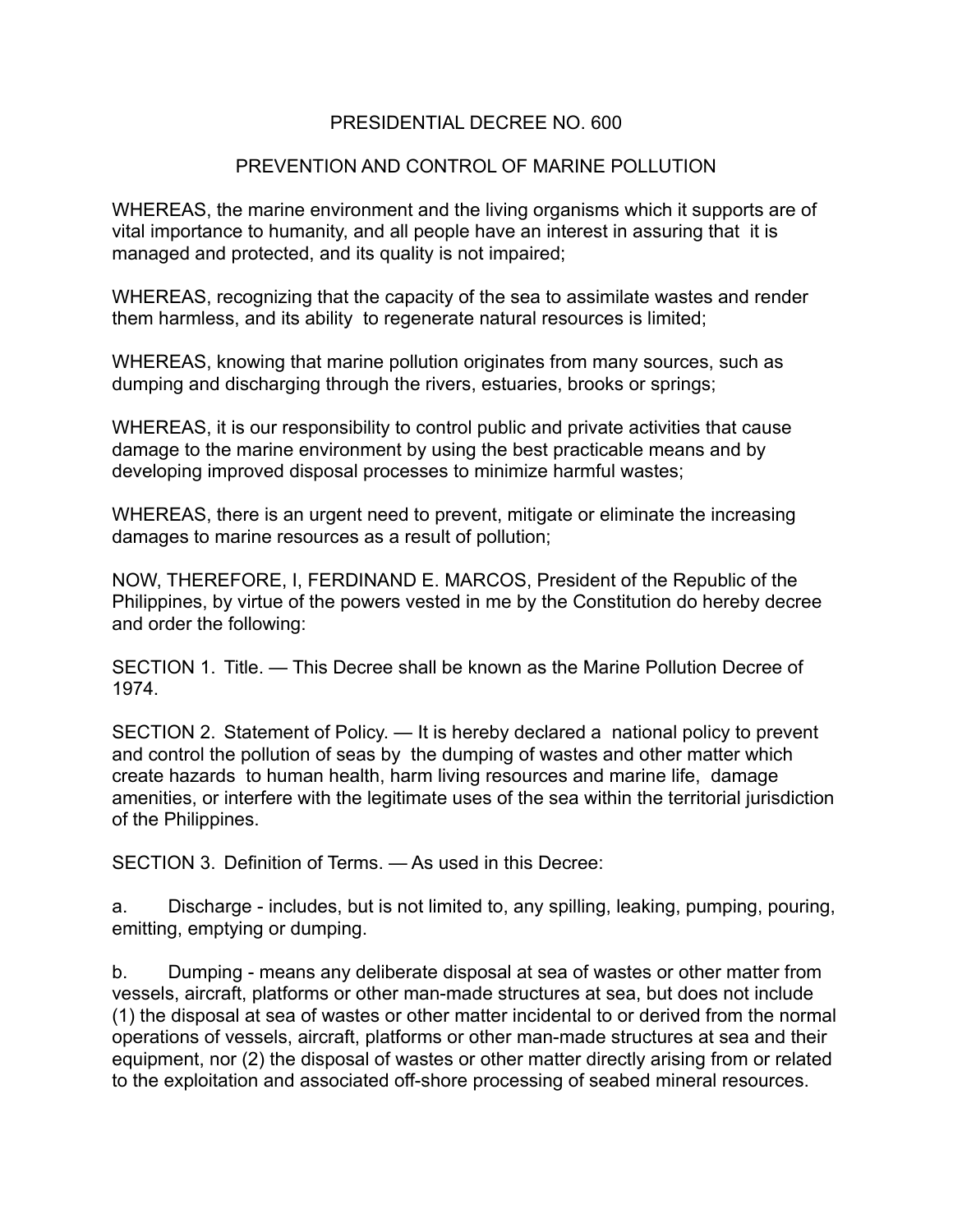c. Oil - means oil of any kind or in any form including, but not limited to, petroleum, fuel oil, sludge, oil refuse, and oil mixed with wastes other than dredge spoil.

d. Ocean Waters - means all marine waters other than the territorial sea and inland waters of the Philippines and other states.

e. Public Vessel means a vessel owned or bareboat chartered and operated by the Republic of the Philippines, and political subdivision thereof, or by a foreign nation, except when such a vessel is engaged in commerce.

f. Tank vessel - means any vessel especially constructed or converted to carry liquid bulk cargo in tanks.

g. Tank barge - means any tank vessel not equipped with a means of self-propulsion.

h. Vessel - means every description of watercraft, or other artificial contrivance used, or capable of being used, as a means of transportation on water.

i. Person - means an individual, partnership, corporation, or association any owner, master, officer or employee of the Republic of the Philippines.

SECTION 4. Deposit of Refuse in Navigable Water. — It shall be unlawful to throw, discharge, or deposit, or cause, suffer, or procure to be thrown, discharged, or deposited either from or out of any ship, barge, or other floating craft of any kind, or from the shore, wharf, manufacturing establishment, or mill of any kind, any refuse matter of any kind or description whatever other than that flowing from streets and sewers and passing therefrom in a liquid state, into any navigable water of the Philippines, or into any tributary of any navigable water from which the same shall float or be washed into such navigable water; and it shall be unlawful to deposit, or cause, suffer or procure to be deposited material of any kind in any place on the bank of any navigable water or on the bank of any tributary of any navigable water, where the same shall be liable to be washed into such navigable water, either by ordinary or high tides, or by storms or floods, or otherwise, whereby navigation shall or may be impeded or obstructed or increase the level of pollution of such waters: Provided, that nothing herein contained shall extend to, apply to, or prohibit the operations in connection with the improvement of navigable waters or construction of public works; Provided, further, That the Commandant, Philippine Coast Guard, whenever in his judgment navigation will not be injured thereby, may permit the deposit of any material above mentioned in navigable waters, within limits to be defined and under conditions to be prescribed by him, provided application is made to him prior to depositing such material; and whenever any permit is so granted the conditions thereof shall be strictly complied with and any violation thereof shall be unlawful.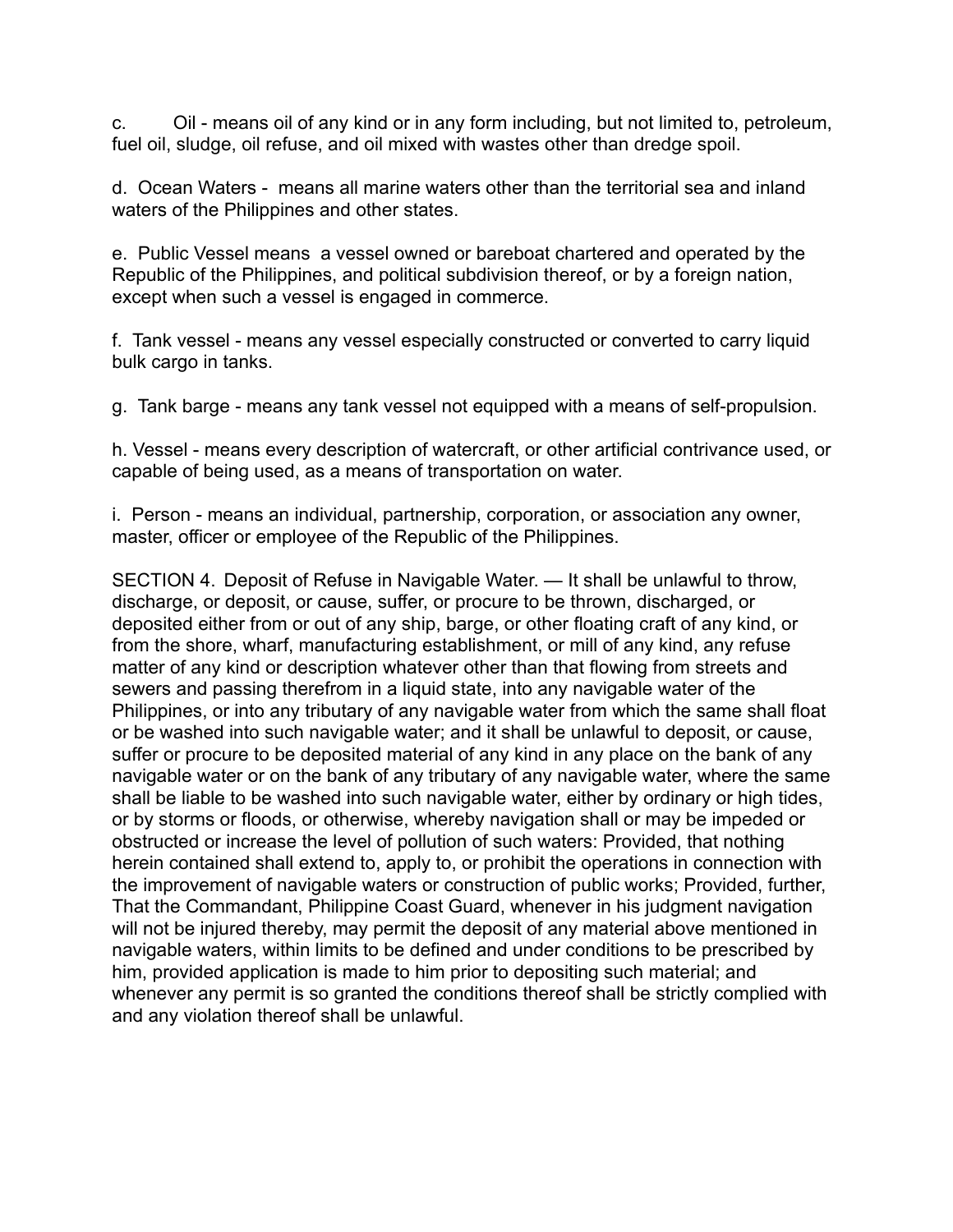SECTION 5. Prohibition Against Discharge of Oil and Other Harmful Substances. — Except in case of emergency imperiling life or property, or unavoidable accident, collision, or stranding, and except as otherwise permitted by regulations prescribed by the Commandant, Philippine Coast Guard, it shall be unlawful for any person to discharge, or suffer, or permit the discharge of oil, noxious liquid substances and other harmful substances, by any method, means or manner into or upon the territorial and inland waters of the Philippines.

SECTION 6. Penalties for Violations. — Any person who violates Sections 4 or 5 of this Decree or any regulation prescribed in pursuance thereof, shall be liable to a fine of not less than P5,000, or by imprisonment not exceeding one year nor less than thirty days, or both such fine and imprisonment, for each offense. Any vessel from which oil or other harmful substances are discharged in violation of Sections 4 or 5 or any regulation prescribed in pursuance thereof, shall be liable for the pecuniary penalty specified in this section, and clearance of such vessel from a port of the Philippines may be withheld until the penalty is paid, and said penalty shall constitute a lien on such vessel, which may be recovered in proceedings by libel in rem in a court of first instance within which the vessel may be.

SECTION 7. Responsibility and Liability on Oil Spills. — Any ship, tank vessel, tank barge or any other watercraft which accidentally or otherwise discharged oil or oily mixture on waters subject to the jurisdiction of the Philippines, the person in charge of the vessel shall immediately notify the Philippine Coast Guard, giving particulars of the name of the ship and company, location of spill, type of oil spilled, and quantity. In addition, the weather, tide, sea conditions and cause of spill shall be reported. Any person in charge of a vessel who fails to notify the Coast Guard of any oil or oily mixture discharged from his vessel is liable to a fine of P10,000 or imprisonment of not more than six months but not less than 30 days. The owner or operator of a vessel or facility which discharged the oil or oily mixture may be liable to pay for any clean-up costs.

SECTION 8. Rules and Regulations. — The Commandant, Philippine Coast Guard is authorized and empowered to prescribe rules and regulations in pursuance of the purposes of this Decree, to include but not limited to, vessel design and equipment, oil transfer procedures, oil transfer operations, communications requirement, supervision of operations, equipment test and inspection.

SECTION 9. Containment — Recovery System. — The Philippine Coast Guard shall develop an adequate capability for containment and recovery of spilled oil for inland waters and high seas use. An initial amount of two (2) million pesos is hereby appropriated out of any funds in the National Treasury not otherwise appropriated for the procurement of necessary equipment for this purpose. For the succeeding fiscal years, the appropriation for the development of such capability shall be included in the Philippine Coast Guard portion of the General Appropriation Decree.

SECTION 10. Repealing Clause. — Any law, rules and regulations inconsistent with this Decree is hereby repealed or modified accordingly.